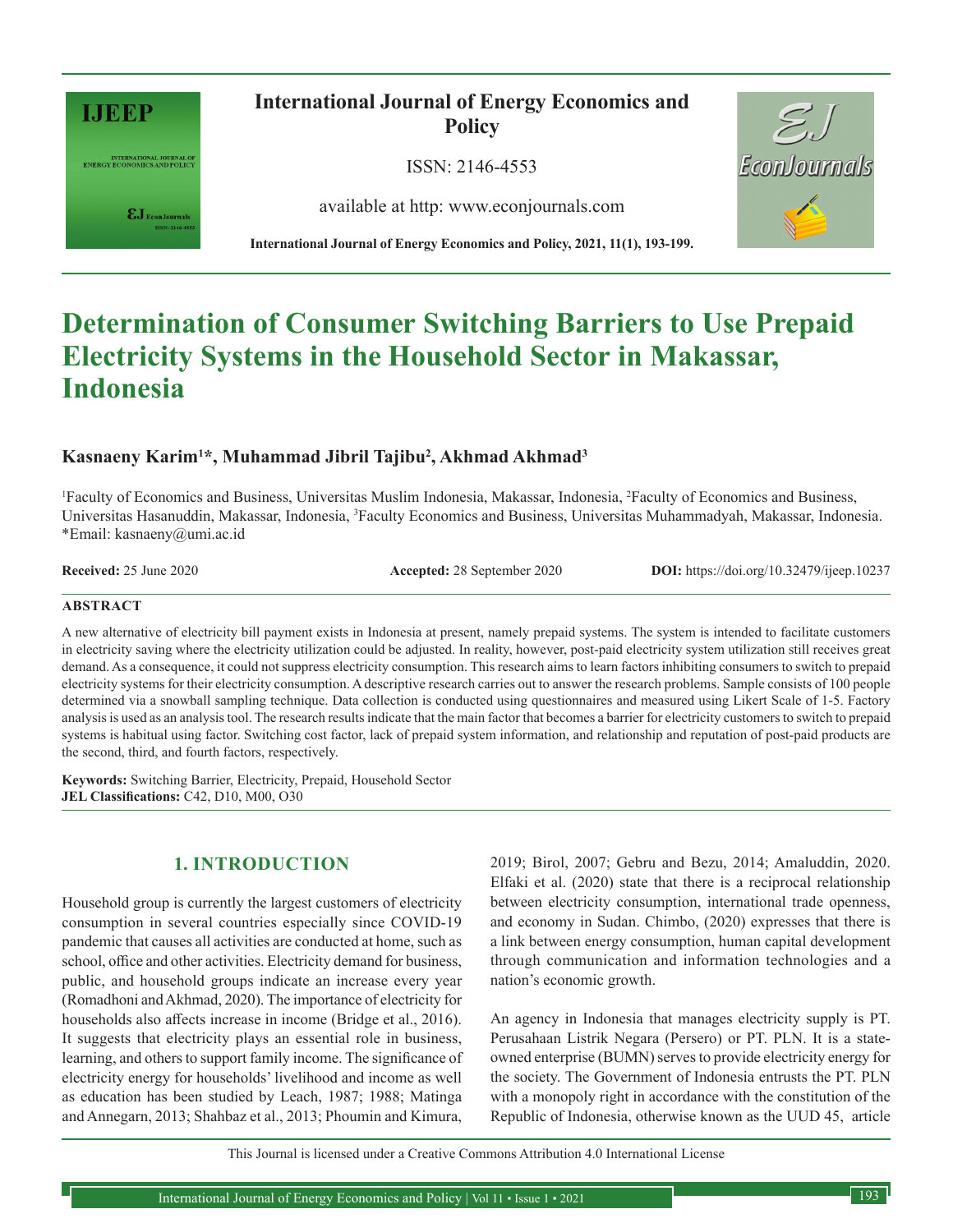33 to fulfill electricity demand of Indonesian people and to arrange distribution. In addition, it is the only source of electricity supply in Indonesia (UUD, 1945).

Society's electricity consumption up to now uses post-paid electricity system. It means that payment is made a month after the electricity energy has been used. In terms of electricity consumption payment arrangement, the government instructs the payment to be conducted through counters at the PT. PLN. The payment system, however, changes with time which is via banks in the area.

PT. PLN conducts monthly recording and billing based on account issued. The system, however, holds some limitations in the consumers' view. It is related to discrepancy in recording between the consumers and those billed by the PT. PLN. As a consequence, there are customers who have to pay a certain amount that is not in accordance with the consumption. Customers who are in arrears will experience power outage (Wahyuningtiyas, 2013).

For PT. PLN, however, there is an increase in electricity power loss (electrical energy losses) every year. According to a study by Dalam (2013), in an electricity distribution network, electric power losses (energy losses) is the largest energy losses in an electric power network system. Report of the Indonesian Central Bureau of Statistics (BPS), in 2003 the national grid energy loss reached 16.84%, that consist of: (a). 2.375% energy losses in transmission network and (b) 14.47% in distribution network. Estimation of energy losses value is Rp. 558 billion for 1% energy losses (BPS). It implies that the PT. PLN carries a loss of Rp. 9.396 trillion when network losses of 16.84% occur (Dalam, 2013). It is supported by Setyawan and Wardhana, (2020) stating that electricity efficiency inequality and gap exists between provinces in Indonesia. Provincial energy consumption per capita is an illustration of gap level in energy consumption between regions in Indonesia. Several provinces have larger energy consumption than the national average, such as the capital city, DKI Jakarta. It is supported by Handayani et al. (2017) that overconsumption of energy has a tendency to threaten environment and bears a potential conflict with the principle of justice in Indonesia.

It can be stated that issues are occurred from user communities and bring impact on PT. PLN's ability to operate. PT. PLN addresses the issues by providing pre-paid electric products to improve its services, efficiency, and quality reliability. The products are offered in 2009. This service is provided to deal with complaints related to payment that is not in accordance with consumptions, incorrect meter reading, and meter registrars are not on time. Through the pre-paid product customers will be able to control their own consumption. It is one of ways to overcome overconsumption. Moreover, it could prevent PT. PLN from loss due to large electric power losses (electrical energy losses) causes by community's behavior of electricity overconsumption. Additionally, payment target from customers could be achieved with the system (Wibowo et al., 2013).

The prepaid electricity system is an electrical energy purchase where customers pay or purchase the electrical energy consumption upfront. It is another form of PT. PLN services to the communities so the communities could control their own electricity consumption. The customers thus have control in regulating how much electricity will be utilized. As a consequence, they will no longer receive large electricity bill. It could also minimize incorrect recording by meter registrars during meter reading. The electricity is strictly consumed for activities needed in a month; thus, no energy waste.

With the prepaid electricity service customers could find out how much electrical energy left and consumed. This won't be found in post-paid electricity users since customers learn about their electricity consumption after the payment date or once they pay the electricity bill at the payment counters provided by PT. PLN. It is not surprising that customers often shock with the large amount of their electricity bill due to uncontrolled consumption.

The prepaid electricity system is utilized similarly to cellphone credit recharge. The customers buy a credit (voucher/recharge electricity token) and input them into a prepaid electricity meter (Measuring and Limiting Tools/MLT). The tool has been installed in the customer's house or office. Customers could increase the amount of energy at any time and at any amount required. Through the system, meter recording is no longer needed and customers are no longer required to memorize monthly electricity payment schedule (Ekasaria and Edwar, 2013; Wahyuningtiyas, 2013).

Easiness provided by the prepaid electricity system services and capability to control electrical energy consumption are among factors that should encourage the society to embrace the system and switch their product from the current post-paid system to the pre-paid system. The facts, however, there are enormous electricity customers who still utilize the post-paid system that is likely due to the support of digital payment. Despite the digital payment that facilitates electricity bill payment, many customers, however, are still forget the payment due.

This study will enrich literatures since no studies that aim to find out the causes of societies that have not switched to prepaid electricity system despite its virtuous goal in saving electricity usage and minimizing errors in recording that result in an increase in bill. Many studies on prepaid electricity system usage in Indonesia are existed but none of them examine consumer behavior that has not switched from post-paid electricity to prepaid electricity and learn on barriers in the establishment of the switching behavior.

Therefore, this research is expected to enrich literatures by examining inhibiting factors that influence consumers to continue using post-paid electricity system. The research starts its analysis with a question: What factors are inhibiting the consumers from switching to prepaid electricity system? In turn, it could benefit PT. PLN to prepare prepaid electricity marketing strategies and suppress electrical energy waste in Indonesian households especially in Makassar City.

# **2. LITERATUR REVIEW**

## **2.1. Prepaid Electricity (Electricity Consumption using Token)**

Azwar (2012) states that prepaid electricity, also known as smart electricity, defines as purchasing electricity upfront using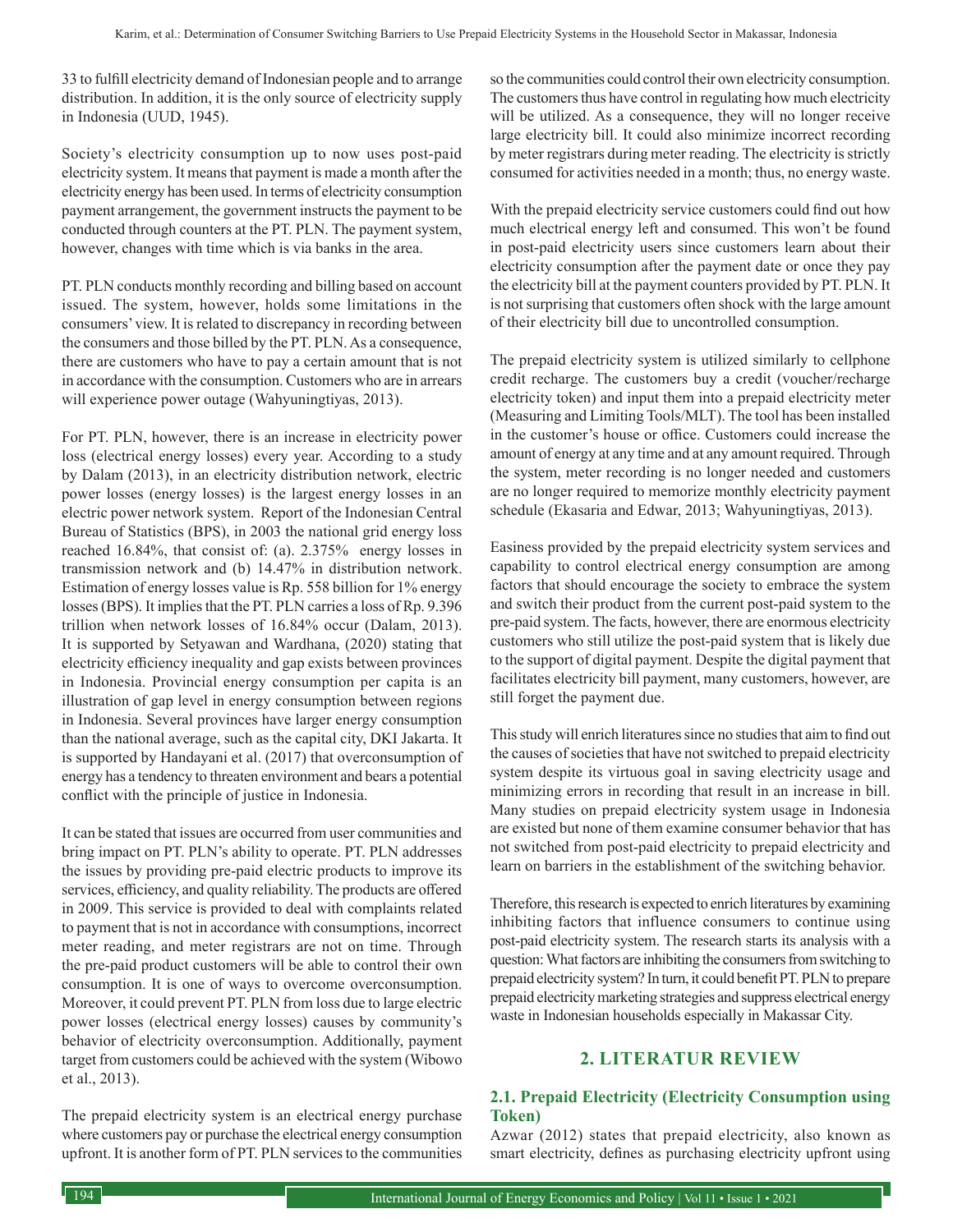"credit (pulsa)" purchasing system that contains the amount of electrical energy to be consumed. In the prepaid electricity system, customers could control their electricity consumption. In the consumer location a prepaid meter (MPB) is installed and "pulsa" is entered into the meter. The MPB will provide information on the electrical energy available to consume. Customers could add their electrical energy at any time as needed; thus, electricity consumption is more optimal. The electricity consumption could optimal since it is utilized for activities conducted; hence, it avoids waste. The prepaid electricity utilization will negate contact with electricity meter registrar; therefore, it prevents problems due to differences in recording between those utilized by customers and that of recorded by PT PLN officer every month. The customers will no longer concern about late payment fine every month.

The prepaid electricity (LPB), as PT PLN's new service, could save energy consumption thus it guarantees energy sufficiency and enhances PT PLN ability to expand its marketing areas to regions with no access to electricity. The enhancement in ability to expand is due to arrears by customers are no longer existed. Customers could use electrical energy as needed due to the prepaid electricity. In other words, customers will be more comfortable and their electricity consumption is under control by using the prepaid electricity (Fatin, 2014; Nugroho et al., 2017).

#### **2.2. Switching Behavior**

Switching behavior is behavior where customer changes their activities, preferences or consumptions of a product or brand in favor of another product or brand (Zikienė and Bakanauskas, 2007). On the other hand, (Bolton and Bronkhurst, 1995) explain that customer behavior to switch is a decision made by customers to stop buying from certain firms due to an ever increasing demand for quality; therefore, if a firm is unable to provide the desired quality, it will be abandoned by the customers (Colgate and Lang, 2001). Customers' switching behavior is related to customer disloyalty as a consequence of their dissatisfaction, increase in price, or customers' superficial thought characteristics (Zikien, 2012).

Switching behavior between intangible and tangible products has different characteristics. Electricity service is an intangible product and it is inseparable from the service provider, perishability, heterogeneity, and ownership (Oogarah-Pratap and Heerah-Booluck, 2005; Keaveney, 1995). In addition, it is also determined by customer participation (Grace and O'Cass, 2004).

It is common for customers to switch from one product to another; therefore, a marketer should have a strategy to attract prospective consumers to switch to their products. Current studies mostly examine consumers switch in phone card, tangible product, and banking services. In a service product, consumers could demonstrate positive as well as negative behavior towards the service providers or services consumed. If their response is negative, they will switch to other service providers or service products. Consumers could switch to other services due to excess in supply, quality perception, brand reliability, satisfaction, and suitability to the needs. This condition is known as customer switching behavior. The customer switching behavior is a concept

in contrast to customer loyalty which is consumer loyalty toward a product that has been used (Noviana, 2017; Njite et al., 2008; Salman and Siddiqui, 2011).

Further, previous studies (Mandal, 2017; Bansal et al., 2005; Aslam and Frooghi, 2018) states that dimensions of consumer switching include product price, service quality, customer commitment, service quality, response to service failure, reputation, involuntary switching, and effective advertising competition.

#### **2.3. Switching Barriers**

Switching barriers are barriers for customers for not using products other than product they are currently consumed; in other words, customers will not switch to other brands (Amiq, 2018; Blut et al., 2007; Astogini et al., 2011). This condition does not reflect customer dissatisfaction of a product but it is likely that there are factors that inhibiting them to switch. If the factors are stronger, then customer decision to stay with their old product also stronger. A firm sometimes strives to create a product that could make customers switching. It is not easy, however, to switch although the new product has distinctive features. According to Noviana, (2017) customer switching behavior is the opposite of loyalty. A loyal person will not switch, whereas disloyal person will switch to other products. Numerous studies find that satisfaction affects loyalty. Different result, however, found by Miranda et al. (2005) stating that satisfaction is not always a key to establish loyalty. Thus, it could be stated that although consumers are dissatisfied with a product/service, they hesitate to switch. It could occur due to barriers to switch. Likewise in the case of PT PLN Indonesia, despite dissatisfaction with the post-paid system service customers do not switch to the prepaid electricity system.

Several opinions state barriers to switch to other products include: more complex new technology, very intensive marketing, consumer specification related, such as perceived switching cost (Hashim et al., 2015; Jones et al., 2000; Supriyanto and Siswoyo, 2013), and difficulties to adopt with a product (Hashim et al., 2015), attractiveness of alternatives, relation switching cost, and social benefits (Tung et al., 2011).

## **3. RESEARCH METHOD**

The research population consisted of all households that subscribe electricity to PT PLN (Persero) in Makassar City, Indonesia but had not utilized the prepaid system product. The population spread in North Makassar, West Makassar, East Makassar, and South Makassar regions. Cluster random sampling technique was used as a sampling method and 100 samples were selected. Next, sample was randomly selected in each household group in the selected regions. Questionnaires were distributed to the selected samples to elicit data using Likert Scale measurement.

#### **3.1. Analysis Method**

Factor Analysis was used to identify factors inhibiting the PT PLN customers to switch to the prepaid electricity systems. The research was an explorative in nature using factor analysis. It aimed to find out factors that were established from several observed variables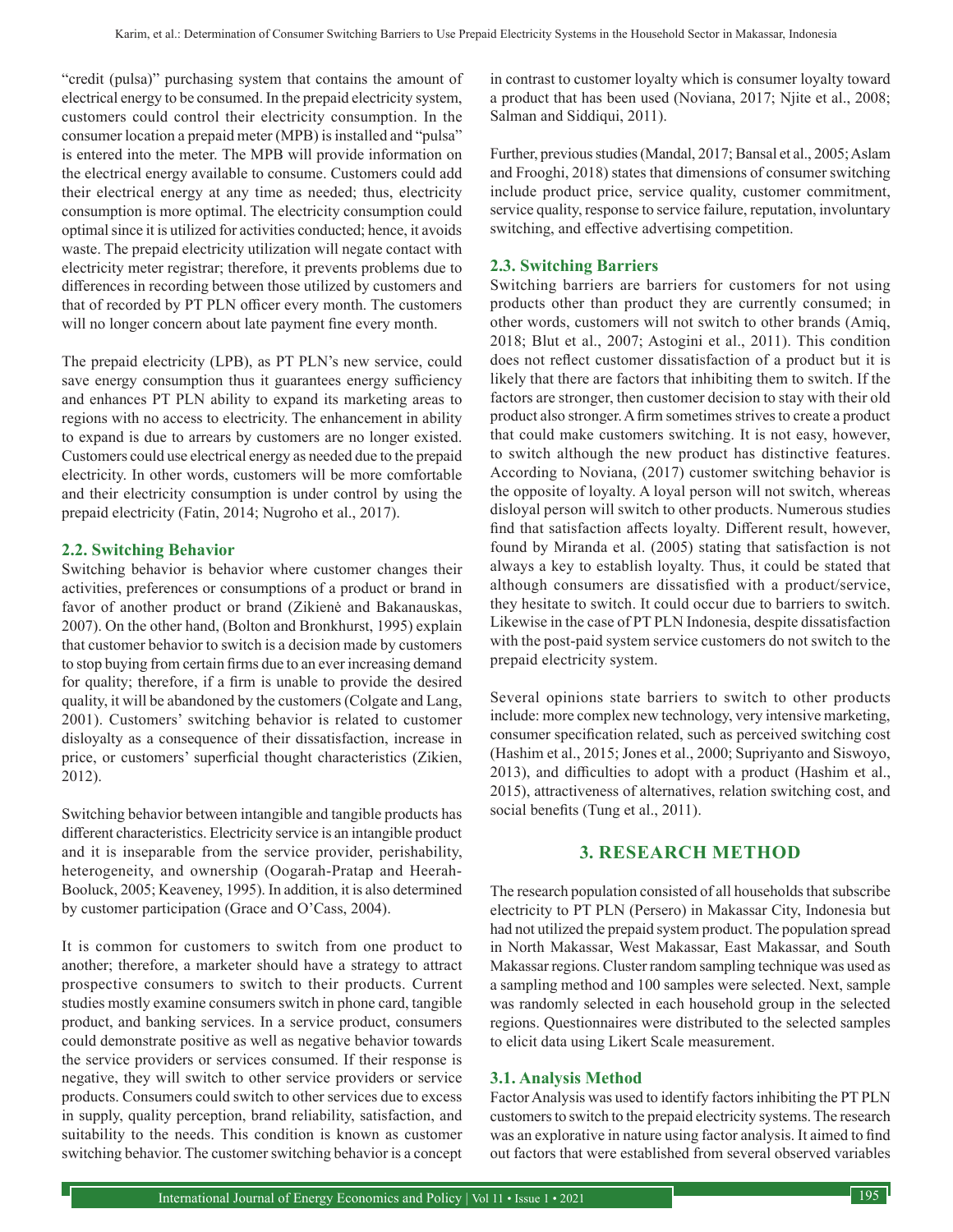(in Amerieska and Nurhidayah, 2014 quoting Solimun, 2002), the formula is:

$$
X_{i} = A_{i1}F_{1} + A_{i2}F_{2} + A_{i3}F_{3} + \dots + A_{im}F_{m} + V_{i}U_{I}
$$
 (Malhotra, 2013)

where:

 $X_i$ . The i<sup>th</sup> standard variable

A<sub>ii</sub>: Multiple regression coefficients of variable i in common factor j

- F: common factor
- $V_i$ : Regression coefficients of variable i in unique factor (unique) i
- $U_i$ : unique factor of variable i
- m: Total common factors

All variables in the factor analysis should correlate and form a unique factor by referring to the common factor values. The common factors are stated as a linear combination of variables studied, the formula is:

$$
\mathbf{F}_{i} = \mathbf{W}_{i1} \mathbf{X}_{1} + \mathbf{W}_{i2} \mathbf{X}_{2} + \mathbf{W}_{i3} \mathbf{X}_{3} + \dots + \mathbf{W}_{ik} \mathbf{X}_{k}
$$

where:

 $F_i$  = estimated i<sup>th</sup> factor  $W_i$  = weight or coefficient score factor  $X_k$  = Total variable X in the k<sup>th</sup> factor

There were 20 variables examined in the research regarding the inhibiting factors, namely: unknown product service  $(X_1)$ , lack information on prepaid electricity product  $(X_2)$ , unknown benefits  $(X_3)$ , economic risk cost  $(X_4)$ , evaluation cost  $(X_5)$ , Learning  $cost(X_6)$ , Safety Cost  $(X_7)$ , Discount  $(X_8)$ , Monetary loss cost  $(X_9)$ , Personal Relation Cost  $(X_{10})$ , Brand Relationship loss cost  $(X_{11})$ , look for a variation  $(X_{12})$ , Reputation  $(X_{13})$ , Image  $(X_{14})$ , Commitment  $(X_{15})$ , lack of knowledge  $(X_{16})$ , technological ability  $(X_{17})$ , satisfaction with a product  $(X_{18})$ , environment  $(X_{19})$ , Habits  $(X_{20}).$ 

Validity and reliability tests were carried out to find out whether or not the instruments were feasible for further analysis. The model fitness was identified using Bartlett's test of sphericity and KMO served as sample feasibility measurement.

## **4. RESEARCH RESULTS**

#### **4.1. Data and Model Testing**

Instrument testing was the initial step prior to data analysis. It aimed to find out the data validity and reliability. Sugiyono (2013) stated that research instruments are valid if the correlation value is  $(r)$  > 0.3. Malhotra, n.d., (2013) explained that reliability test could be observed from the Cronbach's Alpha values, if it is >0.60, then it is reliable. The analysis is presented in Table 1.

The research instrument feasibility test results indicated that the overall data had met the valid and reliable criteria since the validity value was >0.30 and the reliability value was >0.60. As for the model feasibility test, the KMO value was >0.50 and the Bartlett's test of sphericity had significance value of 0.000 indicating correlation between variables.

#### **4.2. Determination of the Number of Inhibiting Factors to Switch**

Factors inhibited consumers to switch to prepaid electricity could be identified from the Eigen values that were >1 based on calculation from 1. The analysis results suggested four factors were formed as indicated in Table 2.

There were variable grouping into four main factors, namely:

1. The first factor was Habitual Using Factor. Variables that formed the main factor of consumer switching barrier consisted of: image of old products  $(X_{14})$ , lack of new product knowledge  $(X_{16})$ , satisfaction with old products  $(X_{18})$ , the surrounding environment that still used old products  $(X_{19})$ , and a habit  $(X_{20})$ .

The electricity customers in Makassar City already accustomed to post-paid electricity systems and they were satisfied with the products; thus, they did not have to look for information on the utilization of prepaid electricity products. Moreover, it was supported by their surrounding environment including their family that still utilized the postpaid electricity. Some studies, such as Nugroho et al., (2017) suggested that family, age, education, and income influenced decision to utilize prepaid electricity. Likewise, Bove and Mitzifiris (2007); Kasnaeny and Sudiro, (2013); Miranda (2009), stated that habitual buying affected consumers' decision to use a product. Radam et al. (2008); Hahn and Kean (2009); Kavkani et al. (2011) found that consumer habits to certain brand will influence their decision to use a product. Saha et al. (2010), in another study object which was barriers in switching from kerosene to LPG gas found that habits in using kerosene inhibited the communities to switch to gas fuel.

PT - PLN thus must change their approach to the communities to alter their habits, especially households as the largest electricity users to achieve opportunity equality in electricity access in all regions.

2. The second factor that became a barrier for customers to switch to a new product was Switching Cost factor that consisted of: Economic risk cost  $(X_4)$ , Evaluation cost  $(X_5)$ , Learning cost  $(X_6)$ , Variation cost  $(X_{12})$ , and lack of technological knowledge  $(X_{17})$ .

The second switching barrier was caused by the high cost incurred due to switching. Customers will perceive economic impacts of switching since they had to incur more cost to purchase prepaid electricity whilst they previously had paid the installation of the post-paid electricity tool. Customers were unwilling to evaluate the strengths and weaknesses of the new product and spent specific time to learn how the new product works. As a consequence, they were lack of knowledge of the new product advantages.

The results supported several previous studies in different object. For example, an examination on a tangible product by Njite et al. (2008); Aslam and Frooghi (2018); and Blut et al. (2007) found that switching cost was an inhibiting factor for interest to switch both to a new brand, new firm, or other banks. Moreover, the influence of education and knowledge of prepaid electricity utilization was found by (Nugroho et al., 2017).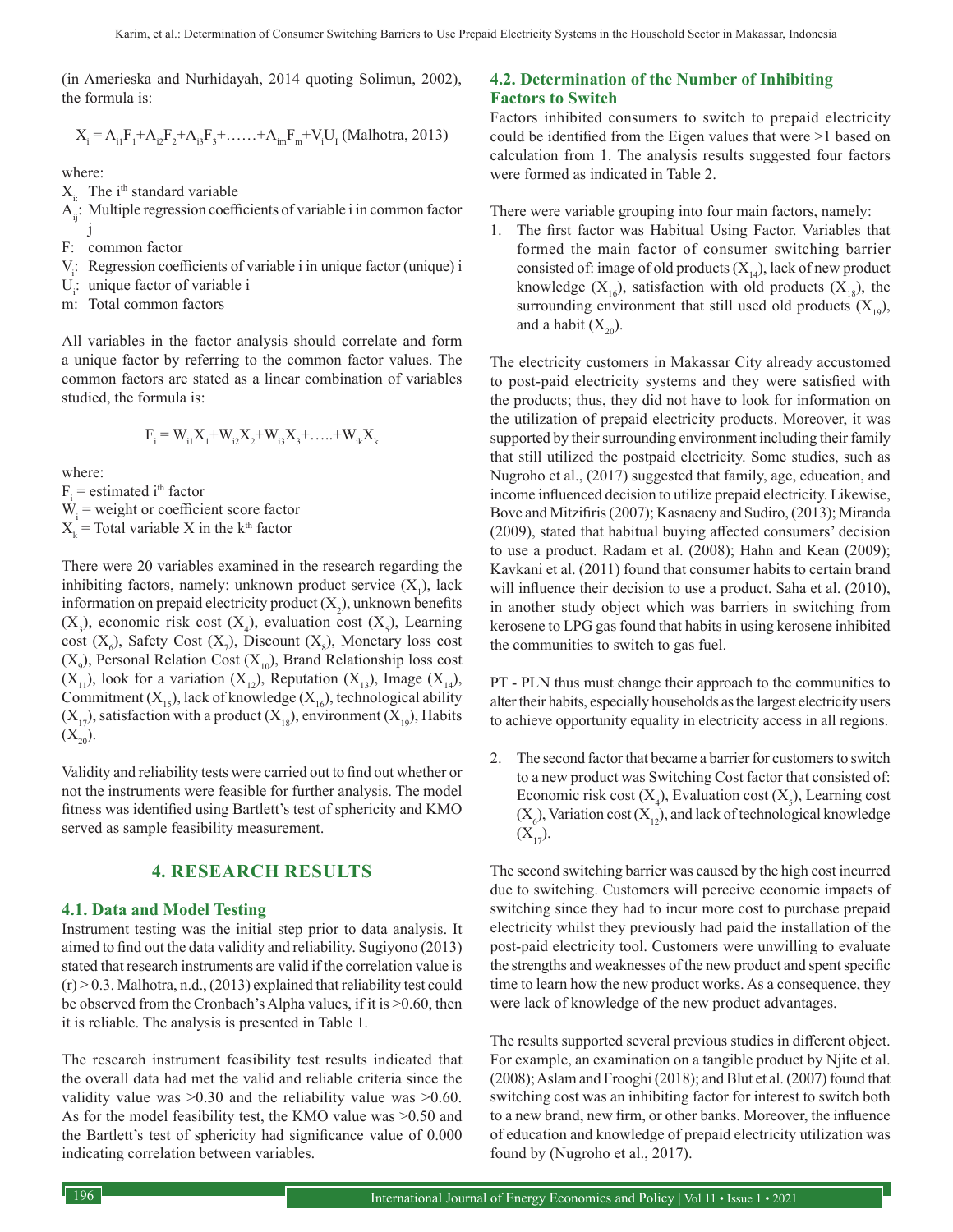| <b>EXAMPLE 1. INSURGEREY SERVICE IN THE EXAMPLE IS A PROPERTY LCSUS</b>                                          |                 |  |  |  |  |  |  |  |  |                                                                                                                                                          |  |  |  |  |  |
|------------------------------------------------------------------------------------------------------------------|-----------------|--|--|--|--|--|--|--|--|----------------------------------------------------------------------------------------------------------------------------------------------------------|--|--|--|--|--|
| UJi                                                                                                              | <b>Variabel</b> |  |  |  |  |  |  |  |  |                                                                                                                                                          |  |  |  |  |  |
|                                                                                                                  |                 |  |  |  |  |  |  |  |  | $X_1 = X_2 = X_3 = X_4 = X_5 = X_6 = X_7 = X_8 = X_9 = X_{10} = X_{11} = X_{12} = X_{13} = X_{14} = X_{15} = X_{16} = X_{17} = X_{18} = X_{19} = X_{20}$ |  |  |  |  |  |
| X, validitas 0.44 0.48 0.43 0.62 0.47 0.51 0.32 0.35 0.30 0.45 0.32 0.42 0.57 0.43 0.34 0.38 0.52 0.52 0.48 0.53 |                 |  |  |  |  |  |  |  |  |                                                                                                                                                          |  |  |  |  |  |
| Reliabilitas 0.777                                                                                               |                 |  |  |  |  |  |  |  |  |                                                                                                                                                          |  |  |  |  |  |
| KMO                                                                                                              | 0.662           |  |  |  |  |  |  |  |  |                                                                                                                                                          |  |  |  |  |  |
| Bartlett's                                                                                                       | 0.000           |  |  |  |  |  |  |  |  |                                                                                                                                                          |  |  |  |  |  |
| test. Sig                                                                                                        |                 |  |  |  |  |  |  |  |  |                                                                                                                                                          |  |  |  |  |  |

### **Table 1: Instruments and model feasibility tests**

#### **Table 2: Determination of the number of factors and factor naming**

| <b>Component</b> | Eigen | <b>Factor</b>  | <b>Component</b>                                      | <b>Name of factor</b>          |
|------------------|-------|----------------|-------------------------------------------------------|--------------------------------|
|                  | value |                | score                                                 |                                |
|                  | 4,135 | F1             | $X_{14}$ , $X_{16}$ , $X_{18}$<br>$X_{10}$ , $X_{20}$ | Habitual using                 |
|                  | 1,806 | F <sub>2</sub> | $X_4, X_5, X_6, X_{12},$                              | Switching cost                 |
|                  | 1,656 | F3             | $X_1, X_2, X_3, X_8,$<br>$X_0, X_{10}$                | Lack information               |
|                  | 1,573 | F4             | $X_2, X_{11}, X_{12}, X_{15}$                         | Relationship and<br>reputation |

As regards customers who were reluctant to switch due to the barrier an approach is needed to explain on the cost effective of the switch for a long term in comparison to continuing using the old product. Customers' busyness in their livelihood activities along with lack of information on the current technology prevented them to pay attention on beneficial information.

3. The third factor as a barrier for consumer switching was lack of information factor. This factor was a group of variables: service from old product  $(X_1)$ , undistributed information  $(X_2)$ , lack of knowledge of new product benefits  $(\mathrm{X}_{\mathfrak{z}}),$  concern about discount lost  $(X_g)$ , monetary lost  $(X_g)$ , personal relation cost lost.

Undistributed information on prepaid system in terms of its advantages and benefits compared to the old product resulted in reluctance among customers to switch. Information on product along with its benefits, such as gift or price discount, was a determinant that basing the consumers to make a decision to use a product. The clearer the information or the better the marketing communication to the consumers, the more the impact on product purchasing decision (Schiffman and Kanuk, 2010; Sun et al., 2004; Rezayi and Abadi, 2013). Maliki and Rosyad (2019) suggested that information distributed through a variety of promotional forms is a means to socialize prepaid electricity utilization and the most effective method is information through personal approach that affects prepaid electricity utilization.

Derived from the findings, information provided by now had not effective yet in stimulating customers' interest to switch to prepaid electricity systems. Therefore, other forms of communication strategy especially that of personal strategy should be considered.

4. The fourth inhibiting factor was relationship and reputation factor. This factor was a group of the following variables: Safety cost  $(X_7)$ , Brand Relation cost  $(X_{11})$ , old product reputation  $(X_{13})$ , and commitment to old products  $(X_{15})$ .

Consumers who were reluctant to switch considered the postpaid systems had a clear operational; thus it is saver and has a reputation. Despite errors in recording that often occurred customers were hesitant to switch since they viewed the error was not an issue. Consumers did not want to lose relationship with the old brand and committed to keep using the product instead of changing to something new that has unapparent performance. It was due to good relationship established with the officers both the meter registrar and the payment counter officers; thus they were disinclined to switch to the new systems. Moreover, Makassar people that are a family person and love to socialize with people they used to meet also became an inhibiting factor.

These finding explained that switching barriers in electricity utilization system by household industries in Makassar City had similarity in terms of barriers to other products. In this research, however, barriers to switch originated from internal factors of the individual as the main factors, namely habits in using the service product (habitual using).

# **5. CONCLUSION AND RECOMMENDATIONS**

Factors inhibiting the household customers to switch to prepaid electricity product/system were mainly due to the customers themselves who were reluctant to switch. They were hesitant to learn something new because they were familiar with the current condition. This habit gained support from the surrounding environment and family that still utilized the old products (habitual using). Additionally, satisfaction with the old products did not reflect satisfaction to the existing services. They were satisfied due to their willingness to accept anything from the post-paid systems because it had been a habit. The research results implied that the existence of switching cost became a barrier for the household customers to switch to the pre-paid electricity systems. The cost, in this case, consisted of cost to be incurred as well as cost to learn and evaluate the new product. The third inhibiting factor was lack of information and socialization regarding the pre-paid electricity systems; hence, it was difficult for the customers especially those who were lack of knowledge of payment technology. The last inhibiting factor was established relationship with the post-paid electricity officer and commitment to keep using the old products as a result of lack of information on prepaid system reputation.

Recommendations proposed include:

1. PT - PLN must disseminate information and carries out more intensive communication to all regions since many customers are still unfamiliar with the advantages and benefits of the prepaid electricity systems, which is one of them is minimizing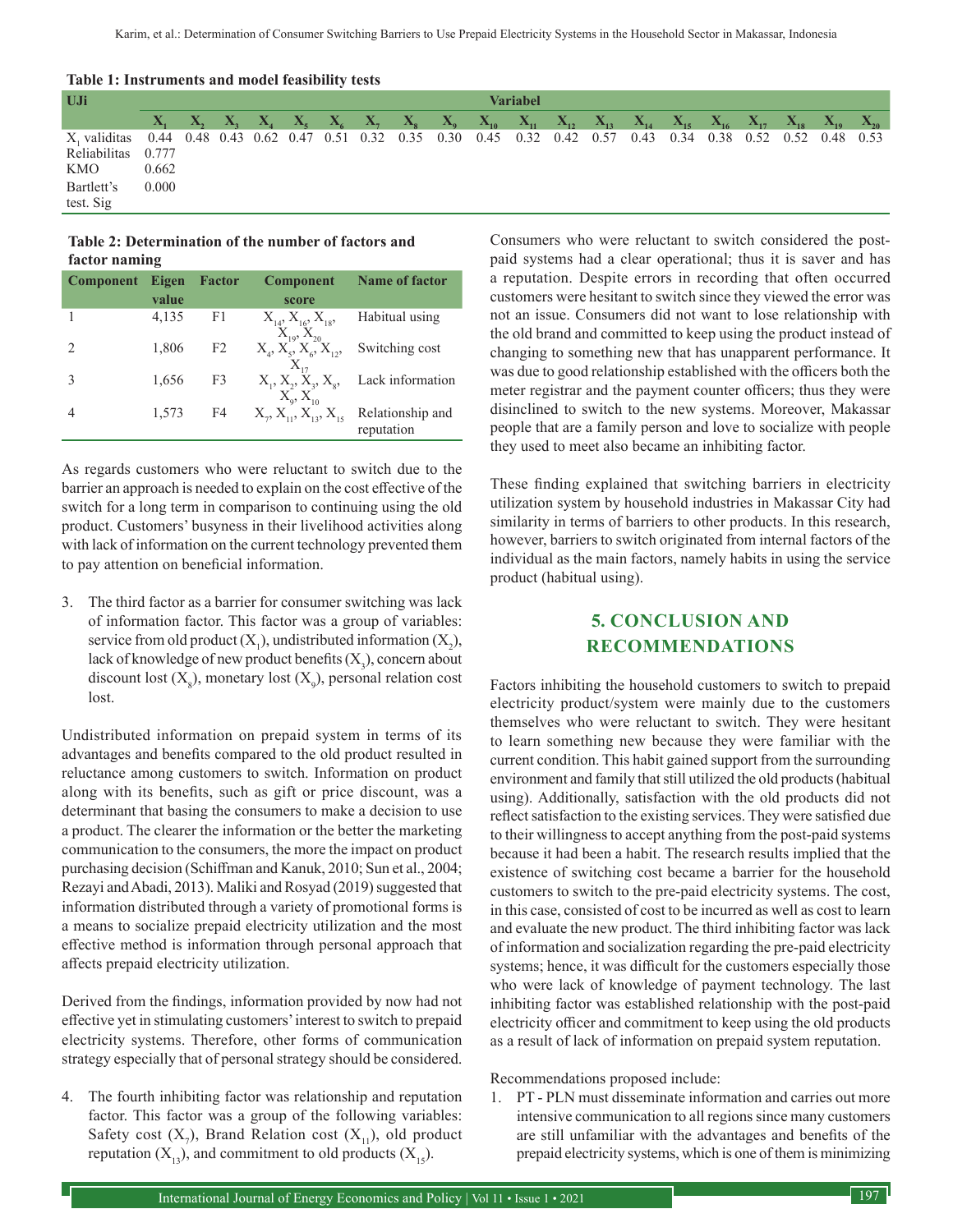electricity waste in household sector. Thus, it is necessary for PT PLN to select a personal approach to alter customer behavior by explaining the benefits of prepaid electricity systems to them.

2. Future research must perform further tests on factors found in the current research to identify their impact on household electricity utilization efficiency by testing based on other analysis models, such as multiple linear regressions.

# **REFERENCES**

- Amaluddin, A. (2020), The dynamic link of electricity consumption, internet access and economic growth in 33 provinces of Indonesia. International Journal of Energy Economics and Policy, 10(4), 309-317.
- Amerieska, S., Nurhidayah, N. (2014), Analisis faktor-faktor yang mempengaruhi kinerja kemitraan bisnis pt pln (studi kasus pada kemitraan pt. pln dengan akli wilayah Kota Malang). Jurnal Manajemen Dan Akuntansi, 3(2), 1-14.
- Amiq, D.H. (2018), Hubungan Aspek Switching Barrier Dengan Loyalitas Pasien Rawat Inap di Rumah Sakit Ibnu Sina Makassar Tahun 2017. Undergraduate (S1) Thesis, Universitas Islam Negeri Alauddin Makassar.
- Aslam, W., Frooghi, R. (2018), Switching behaviour of young adults in cellular service industry: An empirical study of Pakistan. Global Business Review, 19(3), 635-649.
- Astogini, D., Wahyudin, W., Wulandari, S.Z. (2011), Aspek religiusitas dalam keputusan pembelian produk halal (studi tentang labelisasi halal pada produk makanan dan minuman kemasan). Journal of Economics and Business Aseanomics, 13(1), 1-8.
- Azwar, A. (2012), Listrik prabayar dilihat dari perilaku konsumen. Jurnal Ekonomi and Bisnis PNJ, 11(1), 1-8.
- Bansal, H.S., Taylor, S.F., James, Y.S. (2005), "Migrating" to new service providers: Toward a unifying framework of consumers' switching behaviors. Journal of the Academy of Marketing Science, 33(1), 96-115.
- Birol, F. (2007), Energy Economics: A Place for Energy Poverty in the Agenda? The Energy Journal, 28(3), 1-6.
- Blut, M., Evanschitzky, H., Vogel, V., Ahlert, D. (2007), Switching barriers in the four-stage loyalty model. Advances in Consumer Research, 34, 726-734.
- Bolton, R.N., Bronkhorst, T.M. (1995), The relationship between customer complaints to the firm and subsequent exit behavior. Advances in Consumer Research, 22, 94-100.
- Bove, L., Mitzifiris, B. (2007), Personality traits and the process of store loyalty in a transactional prone context. Journal of Services Marketing, 21(7), 507-519.
- Bridge, B.A., Adhikari, D., Fontenla, M. (2016), Household-level effects of electricity on income. Energy Economics, 58, 222-228.
- Chimbo, B. (2020), Energy consumption, information and communication technology and economic growth in an African context. International Journal of Energy Economics and Policy, 10(4), 486-493.
- Colgate, M., Lang, B. (2001), Switching barriers in consumer markets: An investigation of the financial services industry. Journal of Consumer Marketing, 18(4), 332-347.
- Dalam, H.D. (2013), Analisis Susut Energi Pada Sistem Jaringan Distribusi di pt. PLN APJ Yogyakarta UPJ Wonosari Unit Semanu. Yogyakarta: Seminar Nasional Informatika Yogyakarta. p1979-2328.

Ekasaria, A.K., Edwar, M. (2013), Analisis faktor yang mempengaruhi perilaku konsumen dalam keputusan menggunakan listrik prabayar. Journal of Chemical Information and Modeling, 53(9), 1689-1699. Elfaki, K.E., Anwar, N., Arintoko, A. (2020), Do electricity consumption and international trade openness boost economic growth in Sudan? Empirical analysis from bounds test to cointegration approach. International Journal of Energy Economics and Policy, 10(4), 9-16.

- Fatin, N. (2014), Seputar Pengertian dan Keuntungan Listrik Prabayar. Available from: http://www.seputarpengertian.blogspot.com.
- Gebru, B., Bezu, S. (2014), Environmental resource collection: Implications for children's schooling in Tigray, Northern Ethiopia. Environment and Development Economics, 19(2), 182-200.
- Grace, D., O'Cass, A. (2004), Examining service experiences and postconsumption evaluations. Journal of Services Marketing, 18(6), 450-461.
- Hahn, K.H.Y., Kean, R. (2009), The influence of self-construals on young Korean consumers' decision-making styles. Journal of Fashion Marketing and Management, 13(1), 6-19.
- Handayani, I.G.A., As'Adi, E., Hamzah, G., Leonard, T., Gunarto, G. (2017), Relationship between energy consumption in international market and Indonesia prices regulation. International Journal of Energy Economics and Policy, 7(5), 9-15.
- Hashim, N.M.H., Pandit, A., Alam, S.S., Manan, R.A. (2015), Why resist? Examining the impact of technological advancement and perceived usefulness on Malaysians' switching intentions: The moderators. The Journal of Developing Areas, 49(3), 65-80.
- Jones, M.A., Mothersbaugh, D.L., Beatty, S.E. (2000), Switching barriers and repurchase intentions in services. Journal of Retailing, 76(2), 259-274.
- Kasnaeny, K., Sudiro, A. (2013), Hedonic and utilitarian motives of coffee shop customer in Makassar, Indonesia. European Journal, 5(25), 75-82.
- Kavkani, S.A.M., Seyedjavadain, S., Sadeghvaziri, F. (2011), Decisionmaking styles of young Iranian consumers. Business Strategy Series, 12(5), 235-241.
- Keaveney, S.M. (1995), Customer switching behavior in service industries: An exploratory study. Journal of Marketing, 59(2), 71.
- Leach, G. (1987), Household energy in South Asia. Biomass, 12(3), 155-184.
- Leach, G.A. (1988), Residential energy in the third world. Annual Review of Energy, 13, 47-65.
- Malhotra, N.K. (1995), Marketing Research: An Applied Approach. Englewood Cliffs, NJ: Prentice Hall.
- Maliki, M., Rosyad, U.N. (2017), Strategi Promosi PT. PLN (Persero) Dalam Mensosialisasikan Listrik Prabayar. Prosiding Manajemen Komunikasi, 1, 590-597.
- Mandal, P.C. (2017), Dimensions affecting customer switching in retail banking: A review. International Journal of Applied Research, 3(1), 832-836.
- Matinga, M.N., Annegarn, H.J. (2013), Paradoxical impacts of electricity on life in a rural South African village. Energy Policy, 58, 295-302.
- Miranda, M.J. (2009), Determinants of unscheduled visits to grocery stores. Management Research News, 32(9), 816-830.
- Miranda, M.J., Kónya, L., Havrila, I. (2005), Shoppers' satisfaction levels are not the only key to store loyalty. Marketing Intelligence and Planning, 23(2), 220-232.
- Njite, D., Kim, W.G., Kim, L.H. (2008), Theorizing consumer switching behavior: A general systems theory approach. Journal of Quality Assurance in Hospitality and Tourism, 9(3), 185-218.
- Noviana, R. (2017), Analisis Penyebab Customers Switching Behavior Pada pengguna perpustakaan politeknik kesehatan kemenkes Surabaya. ADLN-Perpustakaan Universitas Airlangga, 6(3), 41-42.
- Nugroho, S.B., Zusman, E., Nakano, R., Takahashi, K., Koakutsu, K., Kaswanto, R.L., Arifin, N., Munandar, A., Arifin, H.S., Muchtar, M., Gomi, K., Fujita, T. (2017), The Effect of prepaid electricity system on household energy consumption-The case of Bogor, Indonesia. Procedia Engineering, 198, 642-653.

Oogarah-Pratap, B., Heerah-Booluck, B.J. (2005), Children's